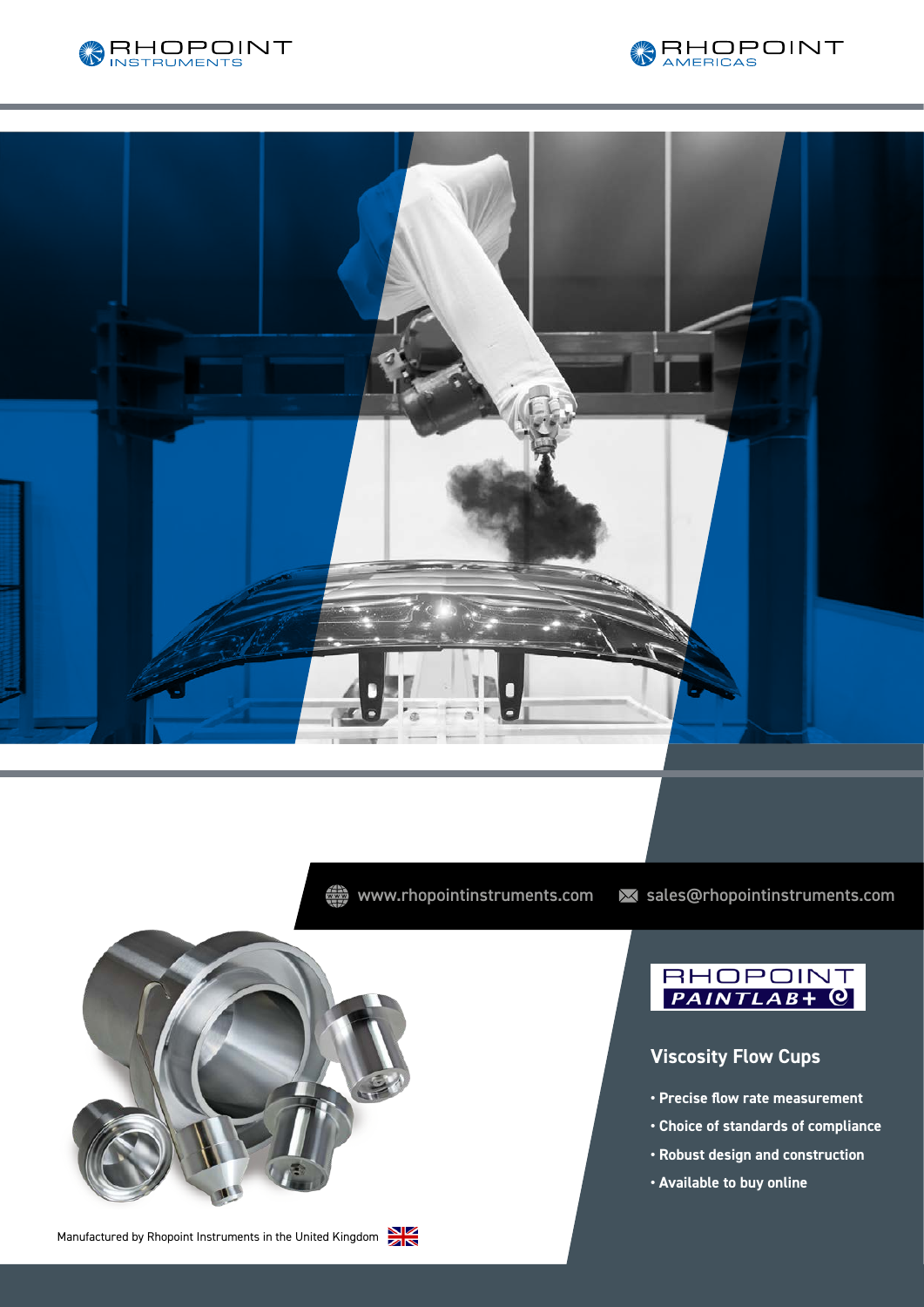



# Viscosity Flow Cups



The Rhopoint Flow Cups are designed to accurately measure the viscosity of paints, inks, varnishes and similar products.

### What is viscosity?

The term "viscosity" is a parameter that describes a fluids resistance to flow. This resistance is a measure of the friction and the forces of interaction between the layers of a fluid. This friction is apparent when one layer of fluid is made to move against another The greater the friction, the greater the amount of force required to cause the movement – known as "shear".

The process of flow through an orifice can often be used as a relative measurement and classification of viscosity. This measured kinematic viscosity is generally expressed in seconds of flow time which can be converted into centistokes (cSt) using a viscosity calculator.

### **Flow cup (cross section)**



Manufactured from high grade aluminium alloy with stainless steel orifices (where indicated), the Rhopoint Flow Cups are available with a range of UKAS / ISO 17025 certified standard oils to confirm the flow cup is measuring within specification.









Paint **Paint Printing Ink Printing Ink Printing Ink**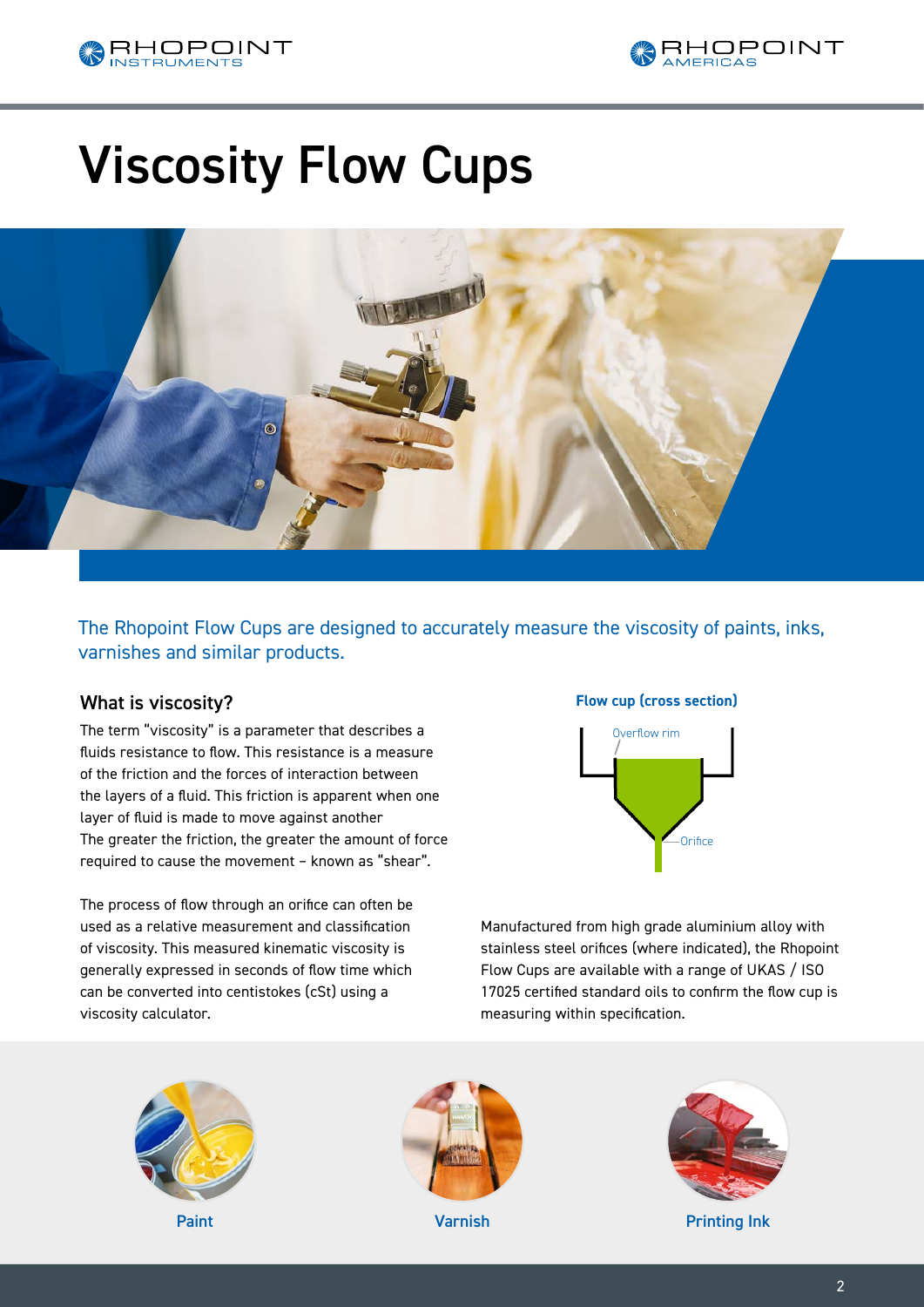



| <b>Product</b>           |                                                                                                                                                                                                                                                                               | <b>Order</b><br>code                                                                                                             | <b>Orifice</b><br>diameter                                                                                 | <b>Viscosity</b><br>range                                                          | <b>Flow</b><br>times                                                              |
|--------------------------|-------------------------------------------------------------------------------------------------------------------------------------------------------------------------------------------------------------------------------------------------------------------------------|----------------------------------------------------------------------------------------------------------------------------------|------------------------------------------------------------------------------------------------------------|------------------------------------------------------------------------------------|-----------------------------------------------------------------------------------|
| <b>BS FLOW CUP</b>       |                                                                                                                                                                                                                                                                               |                                                                                                                                  |                                                                                                            |                                                                                    | <b>Buy online</b>                                                                 |
|                          | BS 3900 (1971) Old Specification (B2)<br>BS 3900 (1971) Old Specification (B3)<br>BS 3900 (1971) Old Specification (B4)<br>BS 3900 (1971) Old Specification (B5)<br>BS 3900 (1971) Old Specification (B6)                                                                     | RL-A-FC-PTA6/B2<br>RL-A-FC-PTA6/B3<br>RL-A-FC-PTA6/B4<br>RL-A-FC-PTA6/B5<br>RL-A-FC-PTA6/B6                                      | $2.38$ mm $(0.09")$<br>$3.17$ mm $(0.12")$<br>$3.97$ mm $(0.16")$<br>4.76mm (0.19")<br>$7.14$ mm $(0.28")$ | 38 - 71cSt<br>38 - 147cSt<br>71 - 455cSt<br>299 - 781cSt<br>781 - 1650cSt          | 30 - 300 secs                                                                     |
| <b>DIN FLOW CUP</b>      |                                                                                                                                                                                                                                                                               |                                                                                                                                  |                                                                                                            |                                                                                    | <b>Buy online</b>                                                                 |
|                          | Din Flow Cup (2mm) - DIN 53211<br>Din Flow Cup (4mm) - DIN 53211<br>Din Flow Cup (6mm) - DIN 53211<br>Din Flow Cup (8mm) - DIN 53211<br>The orifices are manufactured from<br>stainless steel.                                                                                | RL-A-FC-DIN2<br>RL-A-FC-DIN4<br>RL-A-FC-DIN6<br>RL-A-FC-DIN8                                                                     | 2mm (0.08")<br>4mm (0.16")<br>6mm(0.24")<br>8mm (0.31")                                                    | $5 - 30c$ St<br>112 - 685cSt<br>550 - 1500cSt<br>1200 - 3000cSt<br>(approximately) | 25 - 150 secs                                                                     |
| <b>FORD FLOW CUP</b>     |                                                                                                                                                                                                                                                                               |                                                                                                                                  |                                                                                                            |                                                                                    | <b>Buy online</b>                                                                 |
|                          | Ford Flow Cup No 1 - ASTM D1200<br>Ford Flow Cup No 2 - ASTM D1200<br>Ford Flow Cup No 3 - ASTM D1200<br>Ford Flow Cup No 4 - ASTM D1200<br>Ford Flow Cup No 5 - ASTM D1200<br>The orifices are manufactured from<br>stainless steel.                                         | RL-A-FC-ASTM1<br>RL-A-FC-ASTM2<br>RL-A-FC-ASTM3<br>RL-A-FC-ASTM4<br>RL-A-FC-ASTM5                                                | $2.1$ mm $(0.08")$<br>$2.8$ mm $(0.11")$<br>$3.4$ mm $(0.13")$<br>$4.1$ mm $(0.16")$<br>$5.8$ mm $(0.23")$ | $10 - 35c$ St<br>25 - 120cSt<br>49 - 220cSt<br>70 - 370cSt<br>200 - 1200cSt        | 55 - 100 secs<br>40 - 100 secs<br>30 - 100 secs<br>30 - 100 secs<br>30 - 100 secs |
| <b>ISO/ASTM FLOW CUP</b> |                                                                                                                                                                                                                                                                               |                                                                                                                                  |                                                                                                            |                                                                                    | <b>Buy online</b>                                                                 |
|                          | Flow Cups to BS EN ISO 2431, ASTM D5125<br>Flow Cups to BS EN ISO 2431, ASTM D5125<br>Flow Cups to BS EN ISO 2431, ASTM D5125<br>Flow Cups to BS EN ISO 2431, ASTM D5125<br>Flow Cups to BS EN ISO 2431, ASTM D5125<br>The orifices are manufactured from<br>stainless steel. | RL-A-FC-IS03<br>RL-A-FC-ISO4<br>RL-A-FC-IS05<br>RL-A-FC-IS07<br>RL-A-FC-ISO8                                                     | 3mm (0.12")<br>4mm (0.16")<br>5mm (0.20")<br>6mm(0.24")<br>8mm (0.31")                                     | 7 - 42cSt<br>$35 - 135c$ St<br>$91 - 325c$ St<br>188 - 684cSt<br>600 - 2000cSt     | 30 - 100 secs                                                                     |
| <b>AFNOR FLOW CUP</b>    |                                                                                                                                                                                                                                                                               |                                                                                                                                  |                                                                                                            |                                                                                    | <b>Buy online</b>                                                                 |
|                          | Afnor Flow Cup - 2.5mm - NF T30-014<br>Afnor Flow Cup - 4mm - NF T30-014<br>Afnor Flow Cup - 6mm - NF T30-014<br>Afnor Flow Cup - 8mm - NF T30-014                                                                                                                            | RL-A-FC-AFNOR/2.5<br>RL-A-FC-AFNOR/4<br>RL-A-FC-AFNOR/6<br>RL-A-FC-AFNOR/8                                                       | $2.5$ mm $(0.10")$<br>4mm(0.16")<br>6mm (0.24")<br>8mm (0.31")                                             | $5 - 140c$ St<br>50 - 1100cSt<br>510 - 5100cSt<br>700 - 11500cSt                   | 30 - 100 secs                                                                     |
| <b>FRIKMAR FLOW CUP</b>  |                                                                                                                                                                                                                                                                               |                                                                                                                                  |                                                                                                            |                                                                                    | <b>Buy online</b>                                                                 |
|                          | Frikmar Flow Cup 2mm - DIN 53211<br>Frikmar Flow Cup 4mm - DIN 53211<br>Frikmar Flow Cup 6mm - DIN 53211<br>Frikmar Flow Cup 8mm - DIN 53211<br>The orifices are manufactured from<br>stainless steel.                                                                        | RL-A-FC-FRIKMAR/2 2mm (0.08")<br>RL-A-FC-FRIKMAR/4 4mm (0.16")<br>RL-A-FC-FRIKMAR/6 6mm (0.24")<br>RL-A-FC-FRIKMAR/8 8mm (0.31") |                                                                                                            | 15 - 30 cSt<br>112 - 685cSt<br>550 - 1500cSt<br>1200 - 3000cSt<br>(approximately)  | 25 - 150 secs                                                                     |